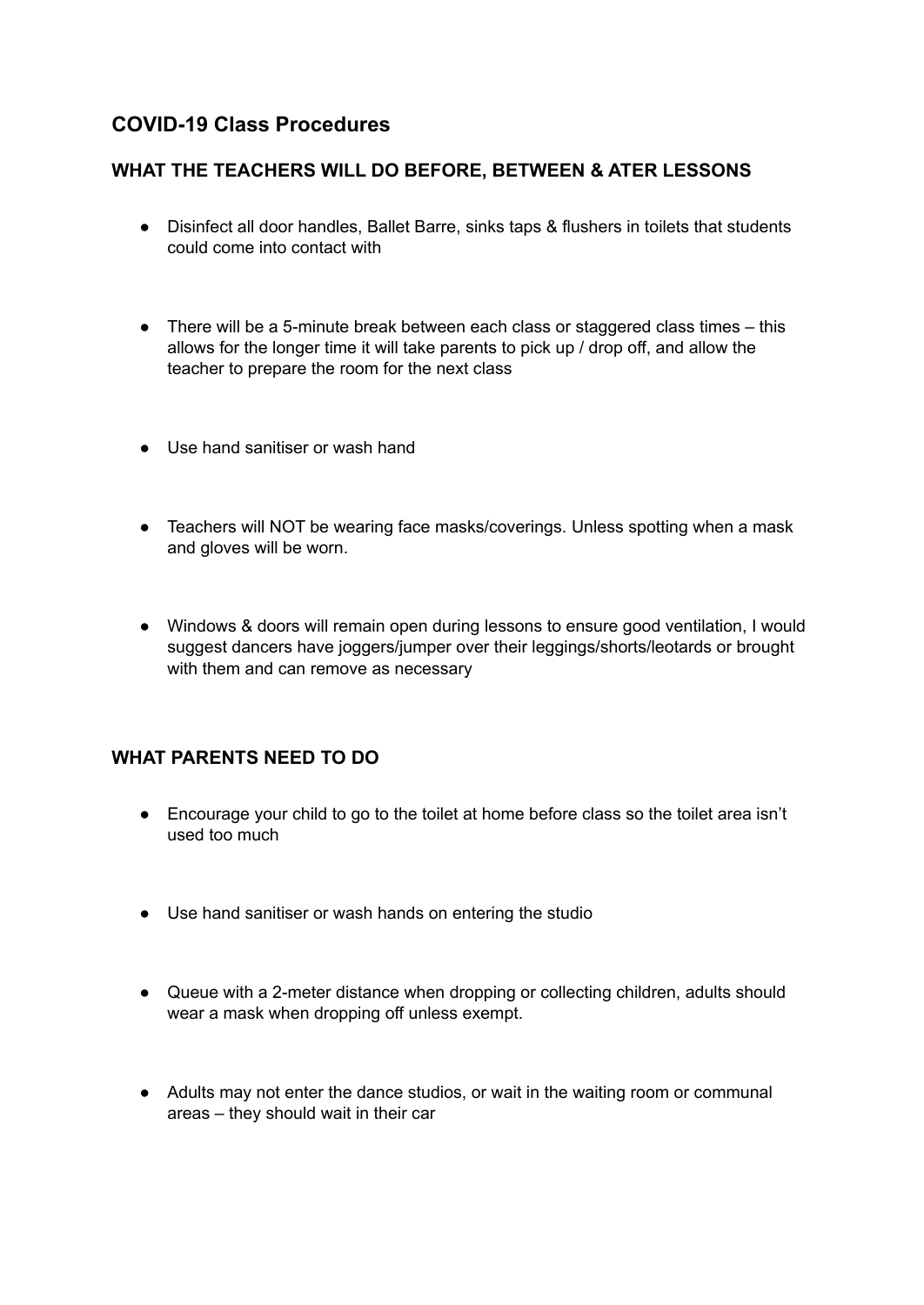- Adults should be on time for drop off / pick up to ensure there is no cross over with any other class
- Children are NOT encouraged to wear face coverings. Over 11s should wear a mask in communal areas unless exempt
- Dancers must bring all belongings in to the studio, they must not leave in communal areas
- Please ensure dancers arrive suitably dressed for dance class. To limit communal area use. Children must wear footwear, e.g. ballet shoes, jazz shoes, trainers, rush socks/yoga socks, no bare feet, no ordinary socks
- If children or any member of the household show any signs of being unwell or display any symptoms do not bring them to class and follow the government guidelines

## **WHAT THE TEACHER WILL DO DURING CLASS**

- $\bullet$  There will be NO partner work so a 2-meter distance can be kept at all times
- Students using props will be allocated their own prop to be used each time
- We may use mats, which will be cleaned, before, after and in between use. If you have a yoga mat, you may bring to class for any floorwork/stretching but this is not essential
- There will be markers on the floor showing where each child may stand to help with social distancing
- Have one door for drop off / entrance and one door for pick up / exit (if possible). A fire exit could be used as an exit door